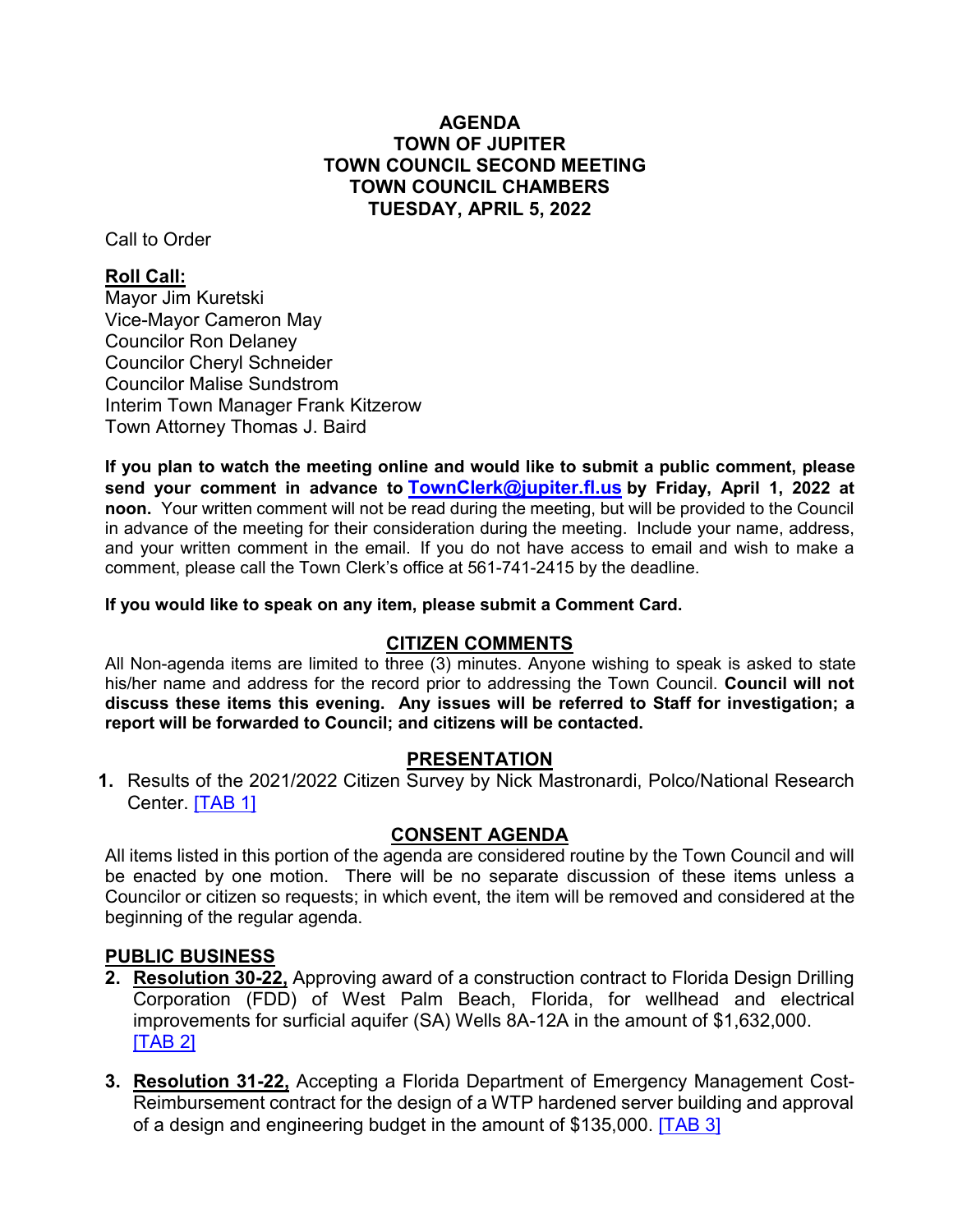TC Second Agenda Page 2 April 5, 2022

#### **CONSENT AGENDA**

#### **PUBLIC BUSINESS**

- **4. Resolution 37-22,** Approving the authorization of a supplemental agreement number one (1) for the termination of the Local Agency Program (LAP) Agreement with the Florida Department of Transportation FDOT for Indiantown Road from US Highway One to A1A. [\[TAB 4\]](http://www.jupiter.fl.us/documentcenter/view/29793)
- **5. Resolution 40-22**, Approving an Interlocal agreement and County deed for the transfer of jurisdictional control of right of way (ROW) ownership, operation, and maintenance of Longshore Drive and Nortfolk Drive from Palm Beach County to the Town of Jupiter. [\[TAB 5\]](http://www.jupiter.fl.us/documentcenter/view/29787)
- **6.** Approving a three (3) year contract with The Butler Group of South Florida, LLC dba NEXTAFF for school crossing guard services in the amount of \$172,635 annually. [\[TAB 6\]](http://www.jupiter.fl.us/documentcenter/view/29788)
- **7.** Approving the purchase of fourteen (14) vehicles through the Florida Sheriffs Association (FSA) Cooperative Bid No. FSA 20-VEL28.0 effective 10/01/2020 through 9/30/2022 with a currently anticipated total purchase cost of \$495,915.56. [\[TAB 7\]](http://www.jupiter.fl.us/documentcenter/view/29804)
- **8.** Approving the second amendment to the Interlocal agreement renewal with Palm Beach County for transportation and acceptance of individuals into the Homeless Resource Center. [\[TAB 8\]](http://www.jupiter.fl.us/documentcenter/view/29789)
- **9.** Approving a three (3) year enterprise license agreement for Geographic Information System (GIS) software with Environmental Systems Research Institute (ESRI) in the amount of \$165,000. [\[TAB 9\]](http://www.jupiter.fl.us/documentcenter/view/29790)

# **REGULAR AGENDA**

**PUBLIC BUSINESS 10.**Town Manager Search Process Update. [\[TAB 10\]](http://www.jupiter.fl.us/documentcenter/view/29815)

### **REPORTS TOWN ATTORNEY TOWN MANAGER TOWN COUNCIL – LIAISON REPORTS AND COMMENTS**

#### **ADJOURNMENT**

#### **Town Council Future Meetings**

April 19, 2022, 7PM, Town Council Meeting – Town Council Chambers May 3, 2022, 7PM, Town Council Meeting – Town Council Chambers

**NOTICE** 

Town Council and CRA Meetings are now webcasted real-time and viewable on your computer or mobile device. [www.jupiter.fl.us/Live](http://www.jupiter.fl.us/Live)

Back up material for the Town Council Meetings are available online one (1) week before the Regular Meetings # = no materials attached \*revisions may occur\* [www.jupiter.fl.us](http://www.jupiter.fl.us/)